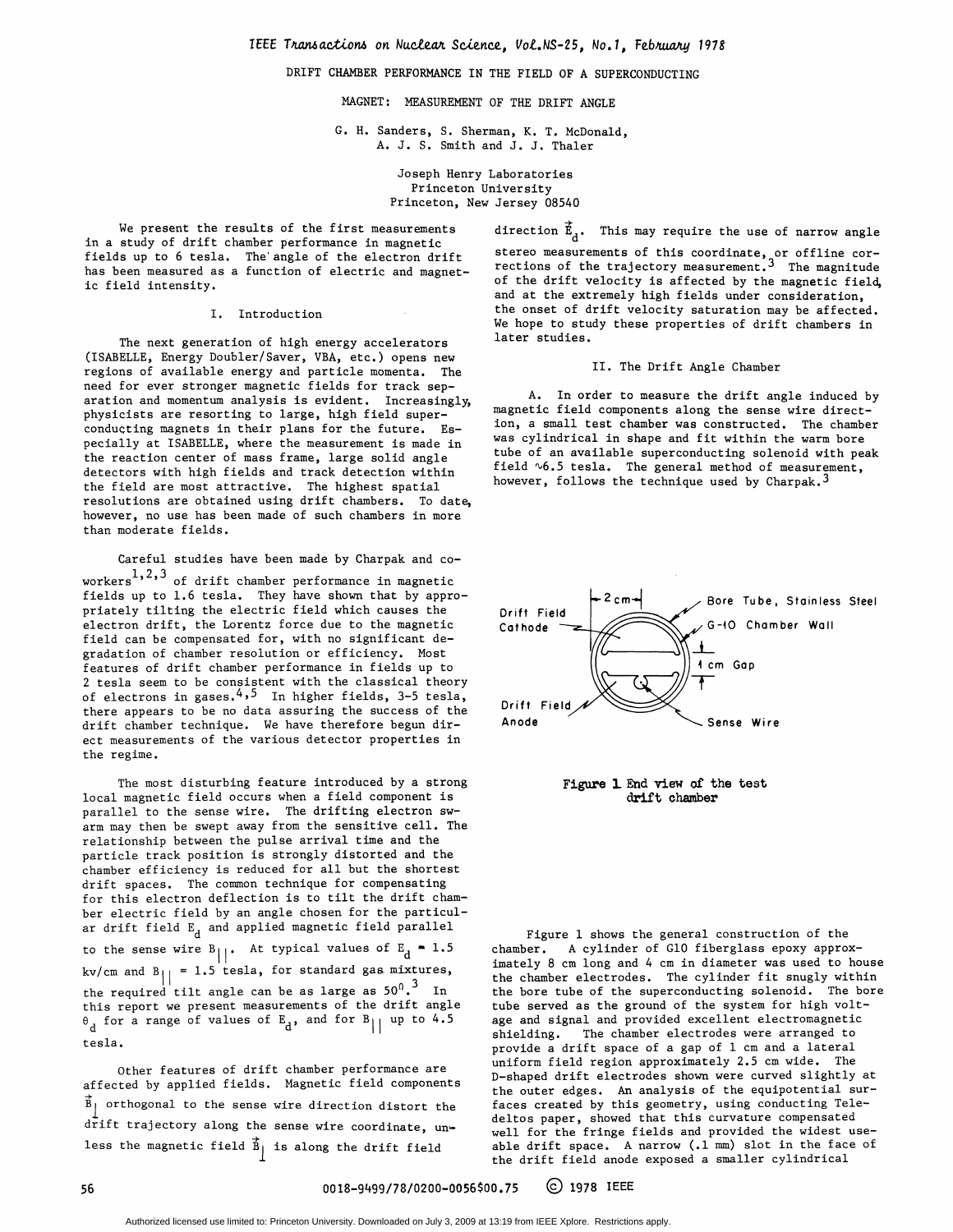cavity which contained a 20 micron thick gold-platedtungsten sense wire. This cavity constituted a singlewire proportional counter. The sense wire was set at a potention +V<sub>g</sub> much more positive then the  $+{1\over2}V_{\rm d}$  of the drift field anode. Figure 2 illustrates schematically

how the chamber potentials were set.



### Figure 2 Potentials established in the test chamber

With this arrangement, in the absence of any magnetic field, only ionization generated directly in front of the slot in the drift anode could produce a signal on the sense wire. This might correspond to position <sup>1</sup> in Figure 3. A magnetic field parallel to the sense wire



Figure 3 The drift angle

saturated for  $E_d \gtrsim 1.5$  kv/cm. We have used this mix-

ture so that our measurement can be compared to the previous work by Charpak.

A highly collimated <sup>6</sup> key x-ray source was fabricated by depositing <sup>2</sup> millicurie of Fe55 in solution into a glass vial with a <sup>3</sup> mm bore. The solvent was evaporated and the vial was mounted in a brass rod with a brass collimator. The source was mounted on a mechanical stage permitting accurate control of its position. The beam spot was moved across the chamber in intervals of .25 mm with a count rate  $500/minute/mm<sup>2</sup>$ . Figure <sup>4</sup> shows a typical measurement of the beam spot.

The chamber was plateaued using a scintillation counter telescope and the <sup>1</sup> MeV electrons from a Ruthe- + 1/2 V<sub>d</sub> nium source, Due to the narrow sensitive region above the slit in the anode, geometrical considerations limited the measured efficiency. In a more elaborate study external wire chambers could provide better beam definition. Nevertheless, the test chamber was plateaued for a variety of drift field settings. Figure <sup>5</sup> shows a



typical plateau for  $\textbf{E}_{\text{d}}$  – 1.5 kv/cm as a function of

sense wire voltage. For all measured conditions a good operating point was obtained. The chamber performance with the x-ray source was checked by measuring the counting rate as a function of  $V_{\rm g}$ .

#### III. Measurements

Scans of the beam spot of the type shown in Figure 4 were made for a range of  $E_d$  from 1.5 kv/cm to 5.5 kv/ cm and for B from 0 to 4.5 tesla. The drift velocity is expected<sup>3</sup> to be saturated at the value  $5.2 \text{ cm}/\mu\text{s}$  for fields below 1 tesla and for  $E_d > 1.5$  kv/cm.

Figure 6 shows the results of Charpak's study below 1.6 tesla. For high values of  $E_d$  (above saturation of

would produce a deflection of the drifting electron swarm. Signals on the sense wire would only appear from ionization at some position displaced by an amount determined by the drift velocity, B and  $E_d$ . In Figure 3 this would be position 2 and we define  $\theta_d$  as the drift angle.

For a gas mixture which is relatively standard (67% argon, 30% isobutane, 3% methylal) the drift velocity is